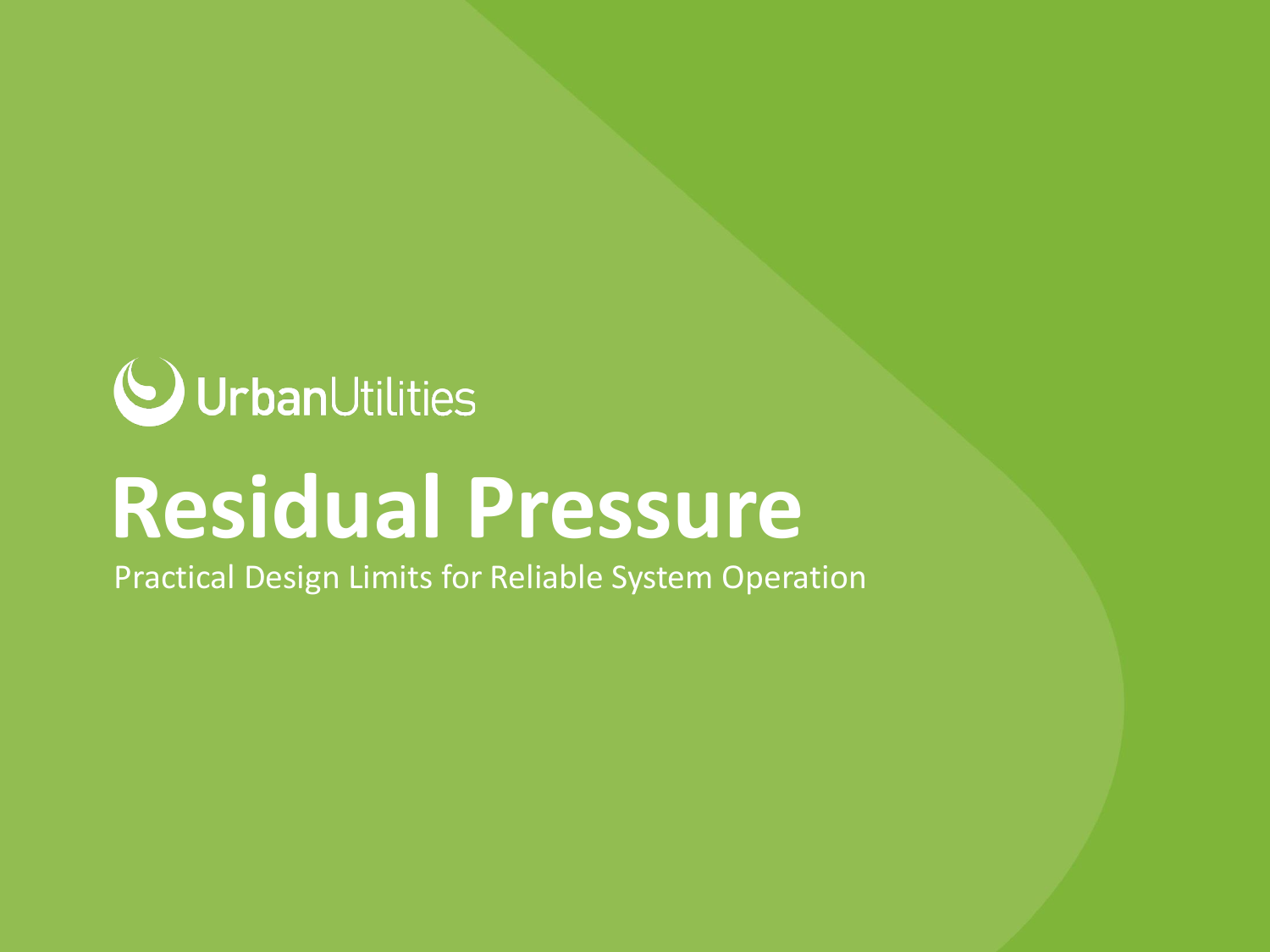### AS2419.1-2005: Clause 2.3.3 + Note 1

#### 2.3.3 Water system supply pressure

The residual pressure adopted shall be the most appropriate that-

- the local water agency determines from system modelling and considers that it can be  $(a)$ maintained for 95% of the time:
- the local water agency advises as a minimum pressure obtained or calculated from its  $(b)$ records. (excluding the pressures on the 5% of days having the lowest pressures or 5% of the pressures on the lowest pressure day, as appropriate), adjusted for the effect of fire flows:
- (c) is determined from calculations based on adding the required fire flow rate to the 95% availability flow in the water system (see Notes 3 and 4); or
- is determined by testing the water supply system using a method approved by the (d) water supply agency.

#### NOTES-

The capability of the water supply system to provide nominated fire flow rates is only acceptable when the residual pressure at the point of connection at the main is not less than a limit as nominated by the water supply agency.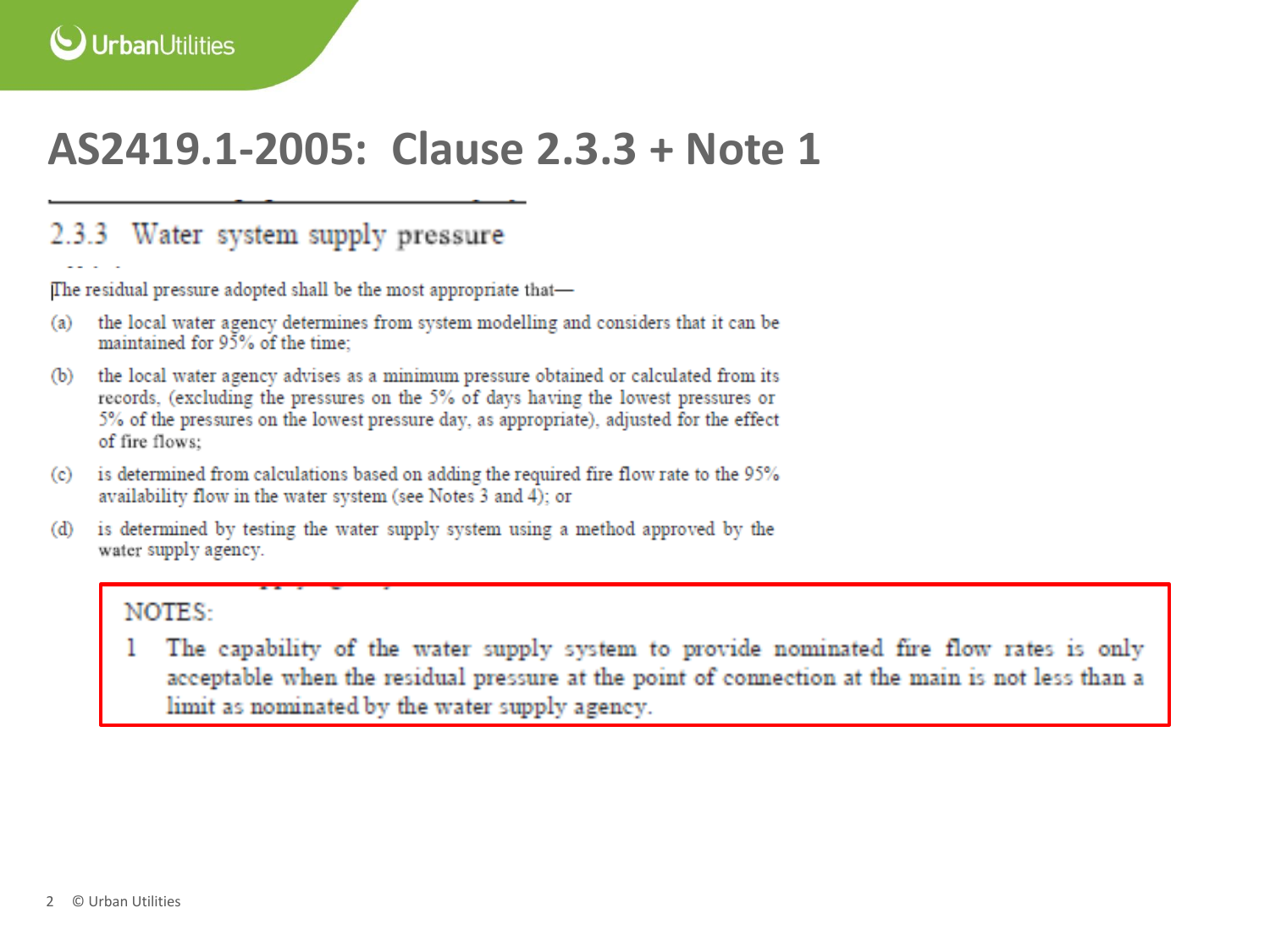### **AS2419.1-2021 Appendix L : Expanded Text**

#### L.3 Source water supply pressure

"…*Network utility operators may set limits on the demands a fire system may place on a network, due to either operational or customer service considerations. Typical constraints include limiting the impact of fire system maintenance flow tests on surrounding pressures, maintaining network domestic supply pressure stability, limiting mains scouring "dirty water" events, ensuring sufficient capacity for future development, limiting pressure transients ie. "water hammer" etc. This may be reflected in advice provided to the fire system designer or separately in development and connection approval documents provided to others. It is recommended this be checked as an appropriate design due diligence step*…."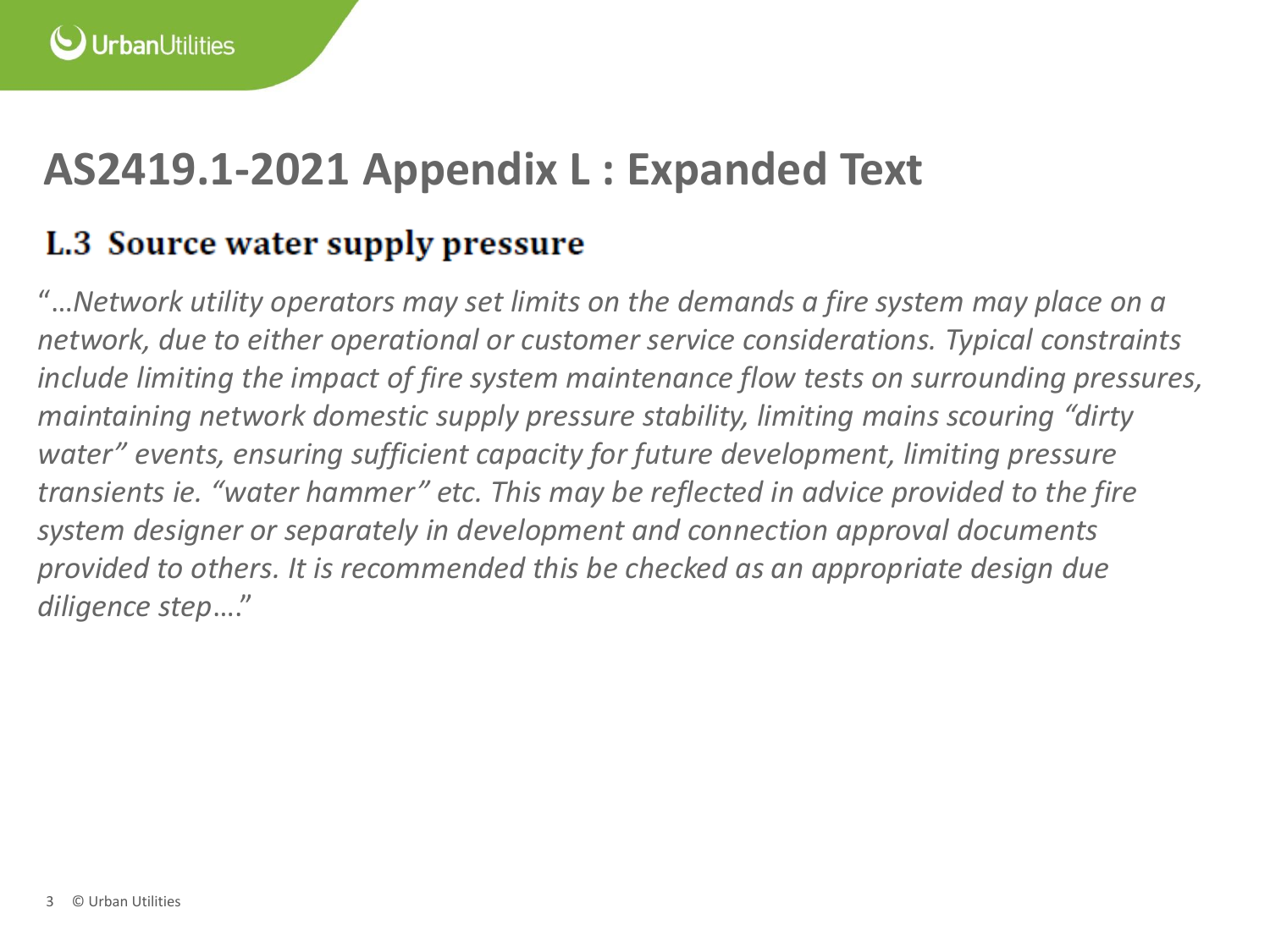## **Design Pressure/Flow Limit Advice**

**Flow/Pressure Limit Guidelines in place shortly after creation of Design Pressure Advice Service in ~2008**

#### **Small sample:**

| Max Permissible Test Flow (If Applicable) |  |                                      |  |  |  |
|-------------------------------------------|--|--------------------------------------|--|--|--|
|                                           |  | Flow (L/s) HGL (mAHD) Pressure (kPa) |  |  |  |
|                                           |  |                                      |  |  |  |

Thessure in supply multiple director ine estimuled connection it.

Maximum flow available for testing is limited to 19L/sec as excessive flow beyond this causes more than allowable surrounding pressure drop.

**Eg. Aqualogical 2012**

|    |      | Max Permissible Test Flow (If Applicable) | <b>Eg. CWA 2012</b>                                                                                                                                                 |  |
|----|------|-------------------------------------------|---------------------------------------------------------------------------------------------------------------------------------------------------------------------|--|
|    |      |                                           | 3 126 Vernon St, Nundah: Maximum fire test flow available is limited to 15L/sec as excess flow may cause surrounding pressure drop by more than the allowable limit |  |
| 15 | 35.6 |                                           |                                                                                                                                                                     |  |

| Max Permissible Test Flow (If Applicable) |                         |                | <b>Eg. MDA 2014</b><br><b>Comments (If Applicable)</b>                                |  |
|-------------------------------------------|-------------------------|----------------|---------------------------------------------------------------------------------------|--|
|                                           | $Flow (L/s)$ HGL (mAHD) | Pressure (kPa) |                                                                                       |  |
| 10                                        | 65                      | 608            | <b>Existing Network:</b> Fire Minimum Available HGL/Pressures. Water main draws to be |  |
|                                           |                         |                | limited to 10 L/s to avoid exceeding reliable network capacity.                       |  |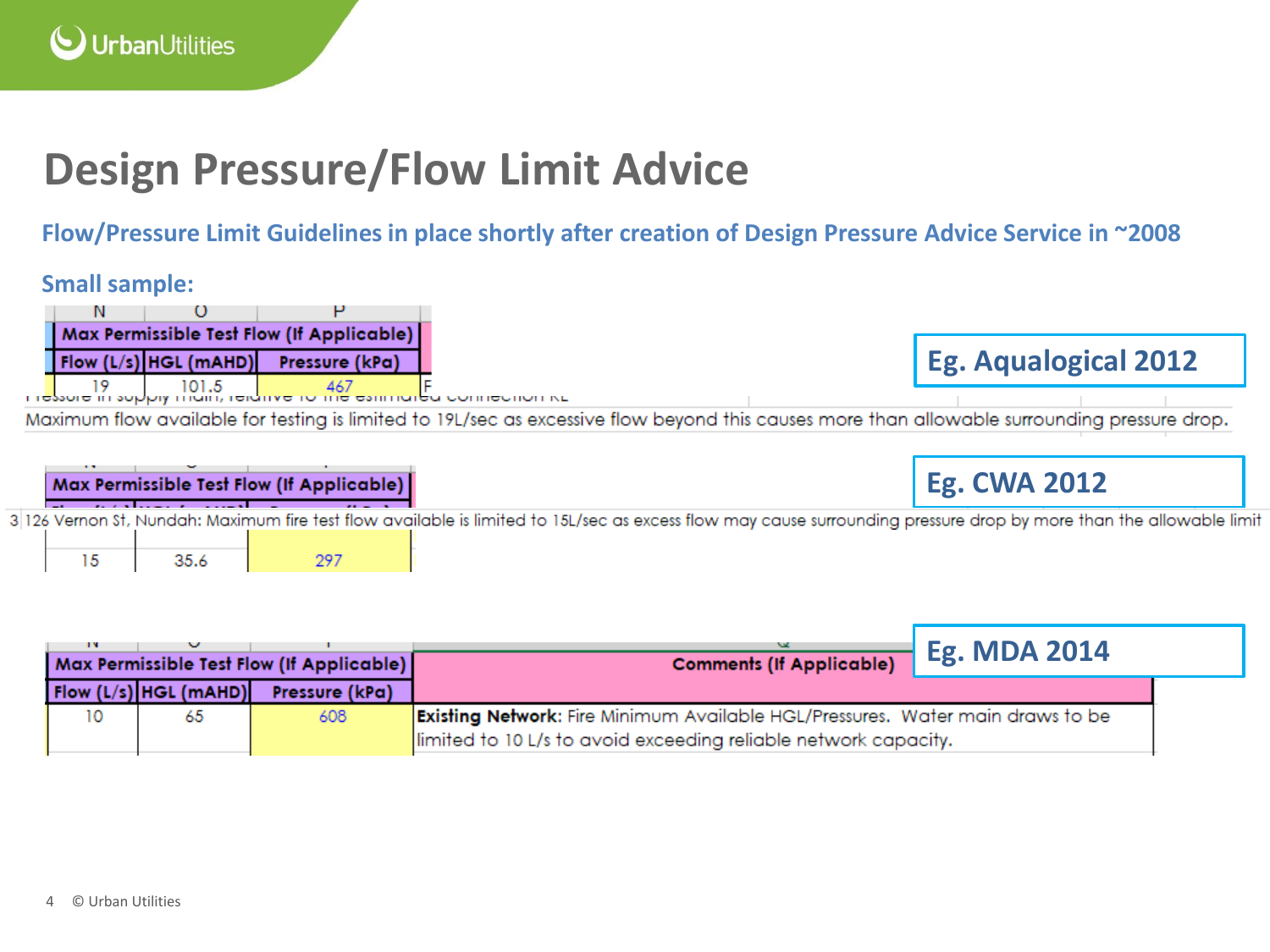

#### **Connection Flow Control – Fire System Test Impacts**

**Approximately 8,000 Fire Service Connections recorded on Urban Utilities system**

- **Does not include AS2419.1 Street Hydrants! These are not recorded.**
- **Queensland Development Code MP6.1 requires AS1851-2012 compliant maintenance testing (ie. "Form 72")**
- **AS1851-2012 = Annual Water Supply Proving Test + Monthly Pump Run Checks (Eg. 10 minutes per Diesel)**
- **If 100% MP6.1 compliance – having to manage the impact of ~8,000-10,000 proving tests per year**
- **Ie. Up to ~22 – 27 network/customer service high load stress events per day!**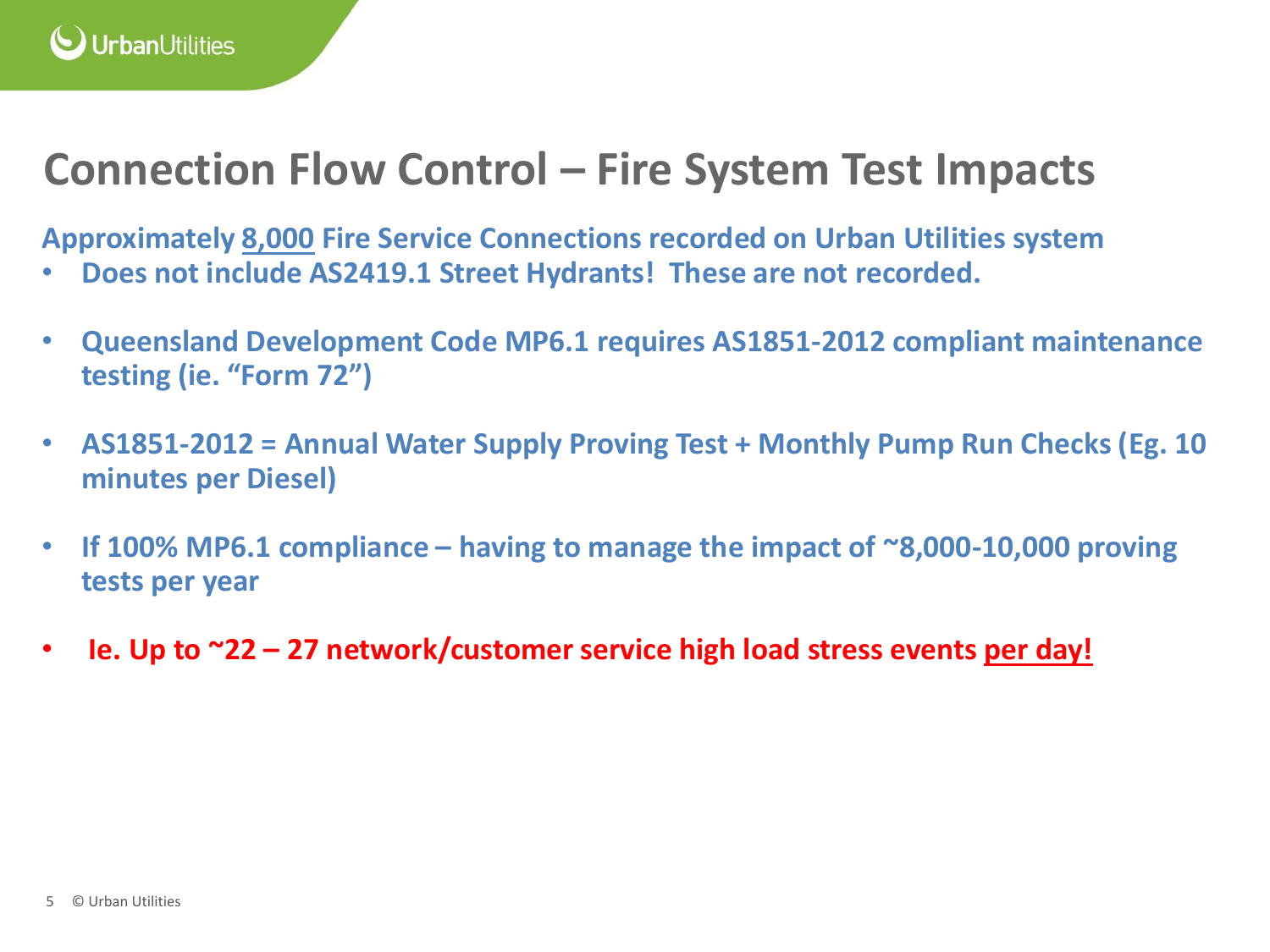

### **Connection Flow Control – Fire System Test Disruptions**



#### **Private Fire System Testing**

- **610 Services Impacted**
- **330 w/ Pressure less than Urban Utilities Customer Charter**
- **170 w/ No Water**



Contractor on-site testing = Effectively mimics a burst main!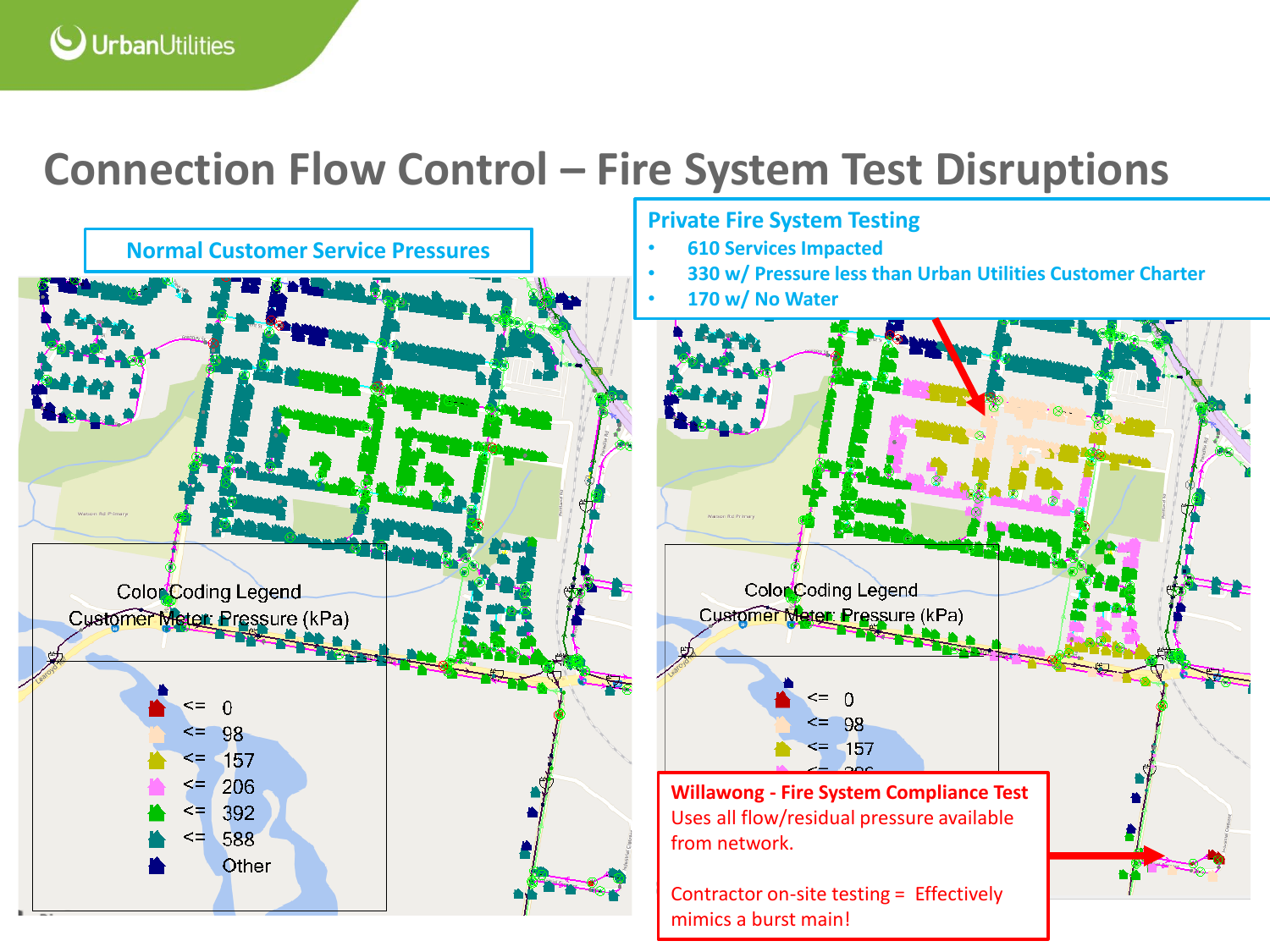

#### **Connection Flow Control – Fire System Water Hammer**

#### **Uncontrolled Customer Network Load**

**= Network Demand + Neighbouring Plumbing Damage**

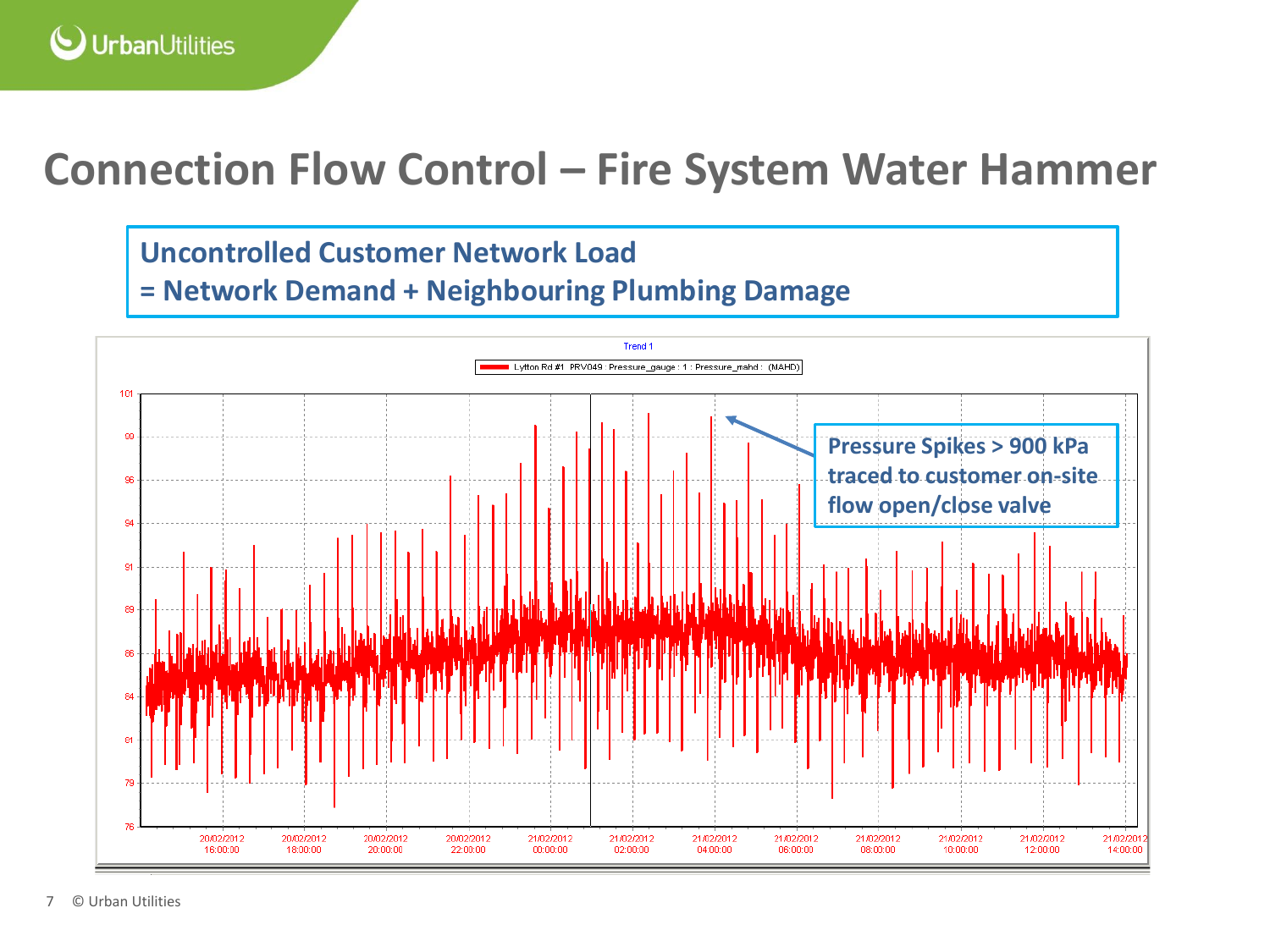### **Avoiding Unreliable Design Pressure / Customer Compliance**

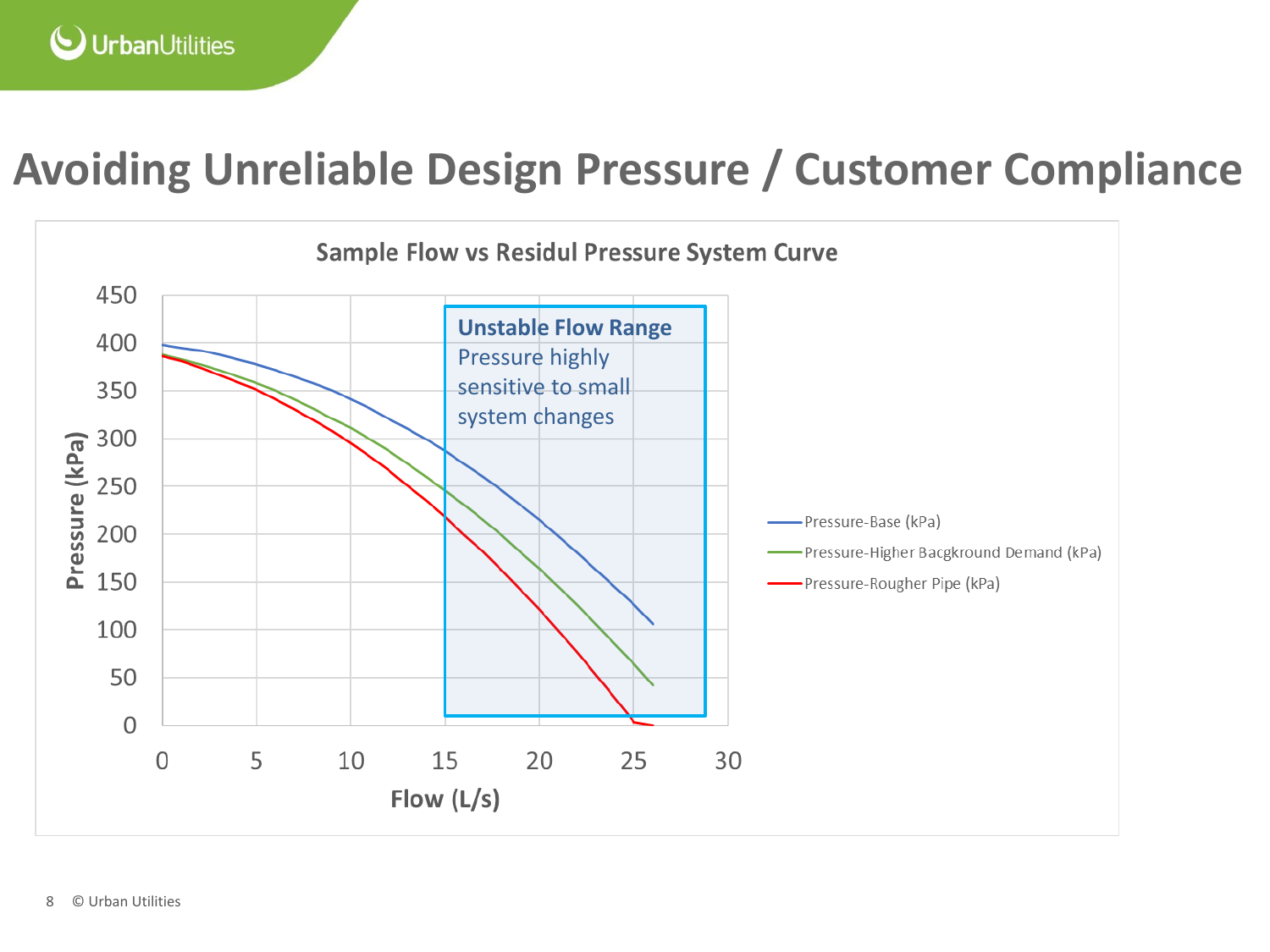### **Avoiding Unreliable Design Pressure / Customer Compliance**

**Example Due Diligence/Design Field Test**

| Flow Rate & Pressure at Fire Hydrant #1 |       |  |  |
|-----------------------------------------|-------|--|--|
| $($ l/s $)$                             | (kPa) |  |  |
|                                         | 680   |  |  |
|                                         | 580   |  |  |
| 10                                      | 290   |  |  |
| 11.5                                    |       |  |  |

>200 kPa @ 10 L/s

However…would be **extremely** unreliable design due to Pressure vs Flow sensitivity

Additional 220 kPa hydraulic loss for 1.5 L/s flow increase!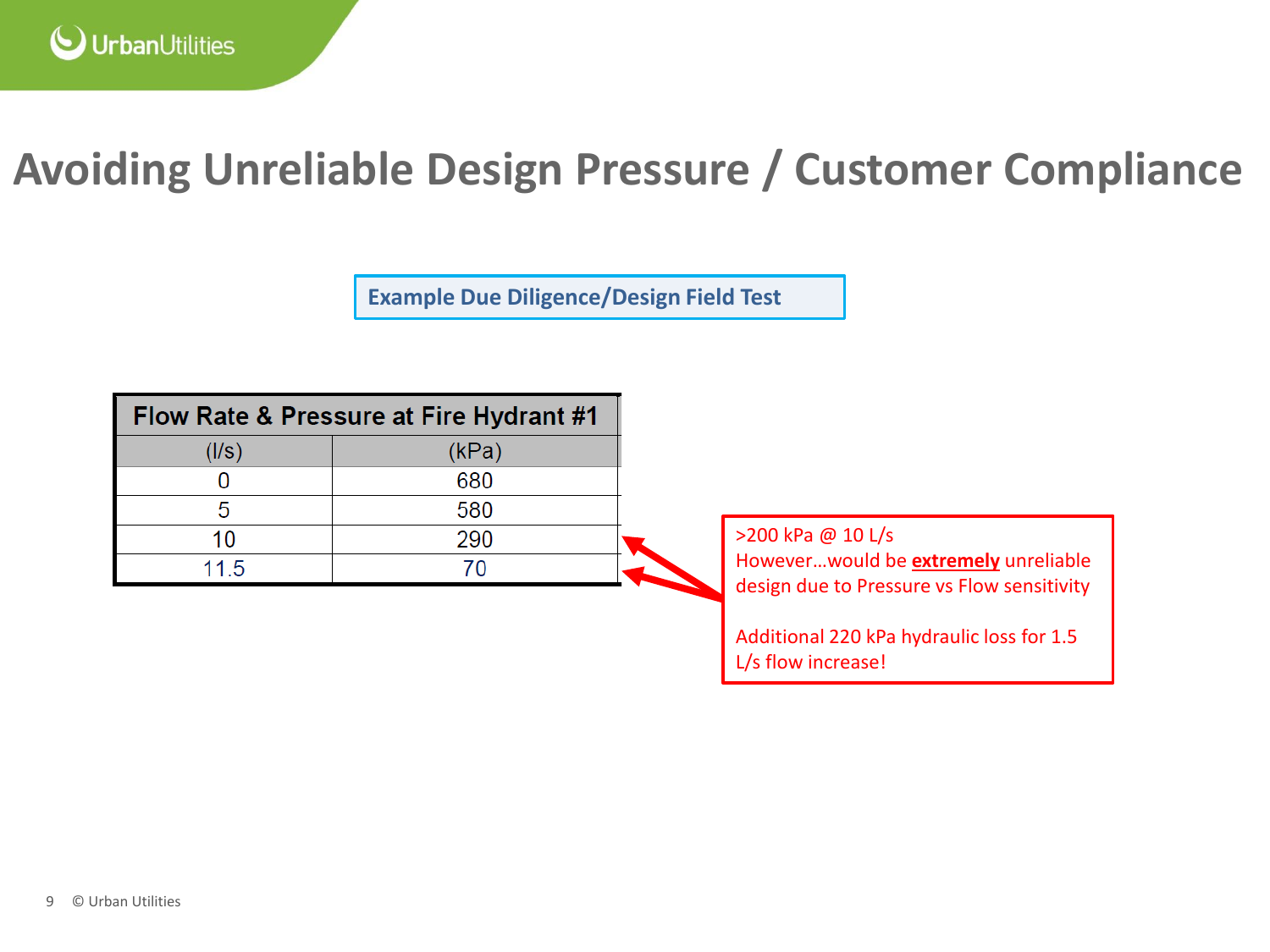### **Pressure Advice Accuracy Limits**